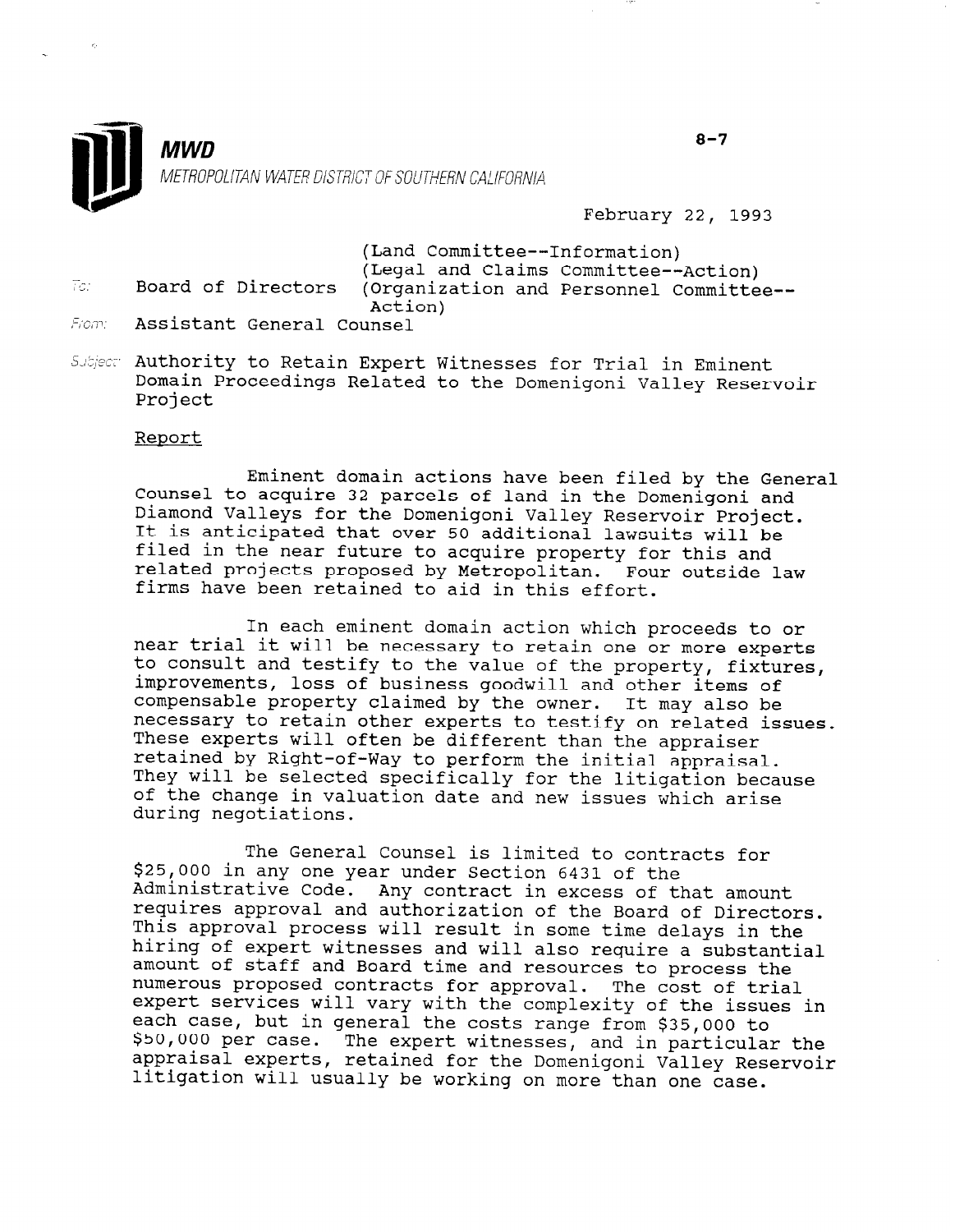Board of Directors 2 2 February 22, 1993

It is proposed that the General Counsel be authorized to contract with expert witnesses retained to work on eminent domain actions in amounts not to exceed \$250,000.00 per expert firm. This authority will match that given to the General Manager under Administrative Code Section 8115(c) and will provide the flexibility and efficiency needed to deal with the large number of eminent domain cases currently being handled. It is necessary for the General Counsel, rather than General Manager, to hire expert witnesses so that the full protection of the attorney work product doctrine is preserved.

These experts will be retained after consultation with Right of Way and Land Division and outside counsel handling the litigation. The Right of Way Division has engaged a substantial number of qualified appraisers who are knowledgeable about the Domenigoni Valley area. This pool will be the source of most of the experts retained for the litigation. The General Counsel will comply with Metropolitan's affirmative action policies in its hiring of experts and will require compliance in its contracts with the expert witnesses.

therefore, are exempt from competitive bidding pursuant to The services of expert witnesses are unique and, Section 8103(e) of the Administrative Code.

The General Counsel will report quarterly to the Board on the expert witness contracts which are in effect and the amounts which have been expended under each contract.

The proposed action is exempt from the provisions of the California Environmental Quality Act.

## Board Committee Assignments

This letter is referred to:

The Legal and Claims Committee for action because of its authority under Administrative Code Section 2461 to study, advise and make recommendations with regard to litigation aavise and make recor

The Organization and Personnel Committee for action because of its authority under Administrative Code Section 2471 to study, advise and make recommendations with regard to the to study, advise and make recommendations with regard to advisors.